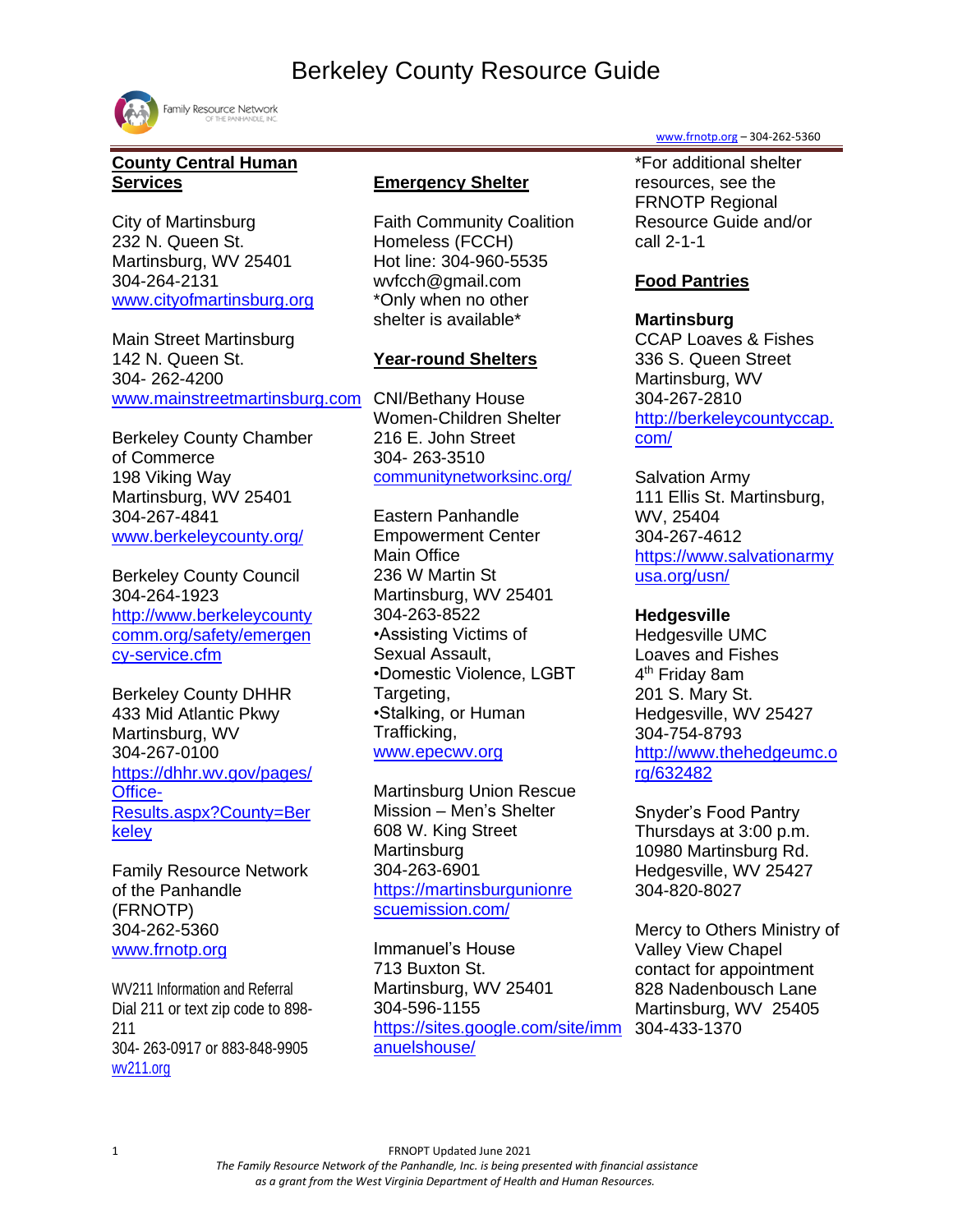

Family Resource Network

# **Inwood**

Community Cupboard Food Pantry 3<sup>rd</sup> Saturday of the month 11:30 am.- 1:30 pm 303 True Apple Way, Inwood, WV 25428 304-821-4541 [https://connectionscommunity](https://connectionscommunitychurchwv.com/pantry/) [churchwv.com/pantry/](https://connectionscommunitychurchwv.com/pantry/)

\*For additional updates on food pantry and food distribution schedules, call 2-1-1

### **Free Meals**

Immanuel's House Meals served daily at 6pm 713 Buxton St. Martinsburg, WV 25401 304-596-1155 [https://sites.google.com/sit](https://sites.google.com/site/immanuelshouse/) [e/immanuelshouse/](https://sites.google.com/site/immanuelshouse/)

Martinsburg Union Rescue Mission 608 W. King Street Martinsburg, WV 304-263-6901

#### **Community Meals**

Monday through Saturday Breakfast 7-730am Lunch 11:30am-12pm Dinner 4:30-5pm Sunday Breakfast 8-8:30am Lunch 12:30-1pm Dinner 4:30-5pm [https://martinsburgunionrescue](https://martinsburgunionrescuemission.com/) [mission.com/](https://martinsburgunionrescuemission.com/)

Meals on Wheels 116 E. King St. Martinsburg, WV 25401 304-263-6622 [https://www.berkeleycount](https://www.berkeleycountymealsonwheels.com/) [ymealsonwheels.com/](https://www.berkeleycountymealsonwheels.com/)

\*For additional free meal resources, see the FRNOTP Regional Resource Guide and/or call 2-1-1

### **Farmers Markets**

Orr's Farm Market 682 Orr Dr. Martinsburg, WV 25403 304-263-1168 <https://orrsfarmmarket.com/>

Martinsburg Farmers Market 110 E. King St. Martinsburg, WV 25401 Fridays 4:30 pm – 7:00 pm May – September [http://martinsburgfarmersmar](http://martinsburgfarmersmarket.com/) [ket.com/](http://martinsburgfarmersmarket.com/)

# **Clothing**

Salvation Army 111 Ellis St. Martinsburg, WV, 25404 304-267-4612 [https://www.salvationarmy](https://www.salvationarmyusa.org/usn/) [usa.org/usn/](https://www.salvationarmyusa.org/usn/)

Tabitha's Closet (Infants to age 5) 828 Nadenbousch Ln. Inwood, WV 25428 304-676-5197

St. Josephs Angels (Infants to age 5) 332 S. Queen St. Martinsburg, WV 25401 304-676-6433 \*By appointment\*

Horizon Goodwill 100 Eagle School Rd. Martinsburg, WV 25401 304-267-3177 <https://www.goodwill.org/> [www.frnotp.org](http://www.frnotp.org/) – 304-262-5360

# **Housing**

Horizon Goodwill Industries: Youth (18-24) Case Management 100 Eagle School Rd. Martinsburg, WV 25401 304-267-3177 <https://www.goodwill.org/>

Telamon Corporation 67 Aikens Center, Martinsburg, WV 25404 (304) 263-0916 [https://www.telamon.org](https://www.telamon.org/)

\*For housing resources, see the FRNOTP Regional Resource Guide and/or call 2-1-1

# **Emergency Services**

Berkeley County Central **Dispatch** 304-263-1330 American Red Cross 1948 Wiltshire Rd. Suite 2, Kearneysville, WV 25430 East. Pan: (304) 725-5015 [https://www.redcross.org/l](https://www.redcross.org/local/west-virginia.html) [ocal/west-virginia.html](https://www.redcross.org/local/west-virginia.html)

Office of Homeland Security and Emergency Management 802 Emmett Rousch Dr. Martinsburg, WV 25401 304-263-1345 [http://www.berkeleycounty](http://www.berkeleycountycomm.org/safety/emergency-service.cfm) [comm.org/safety/emergen](http://www.berkeleycountycomm.org/safety/emergency-service.cfm) [cy-service.cfm](http://www.berkeleycountycomm.org/safety/emergency-service.cfm)

Berkeley County Animal Control 304-263-4729 700 S. Queen St. Martinsburg, WV 25401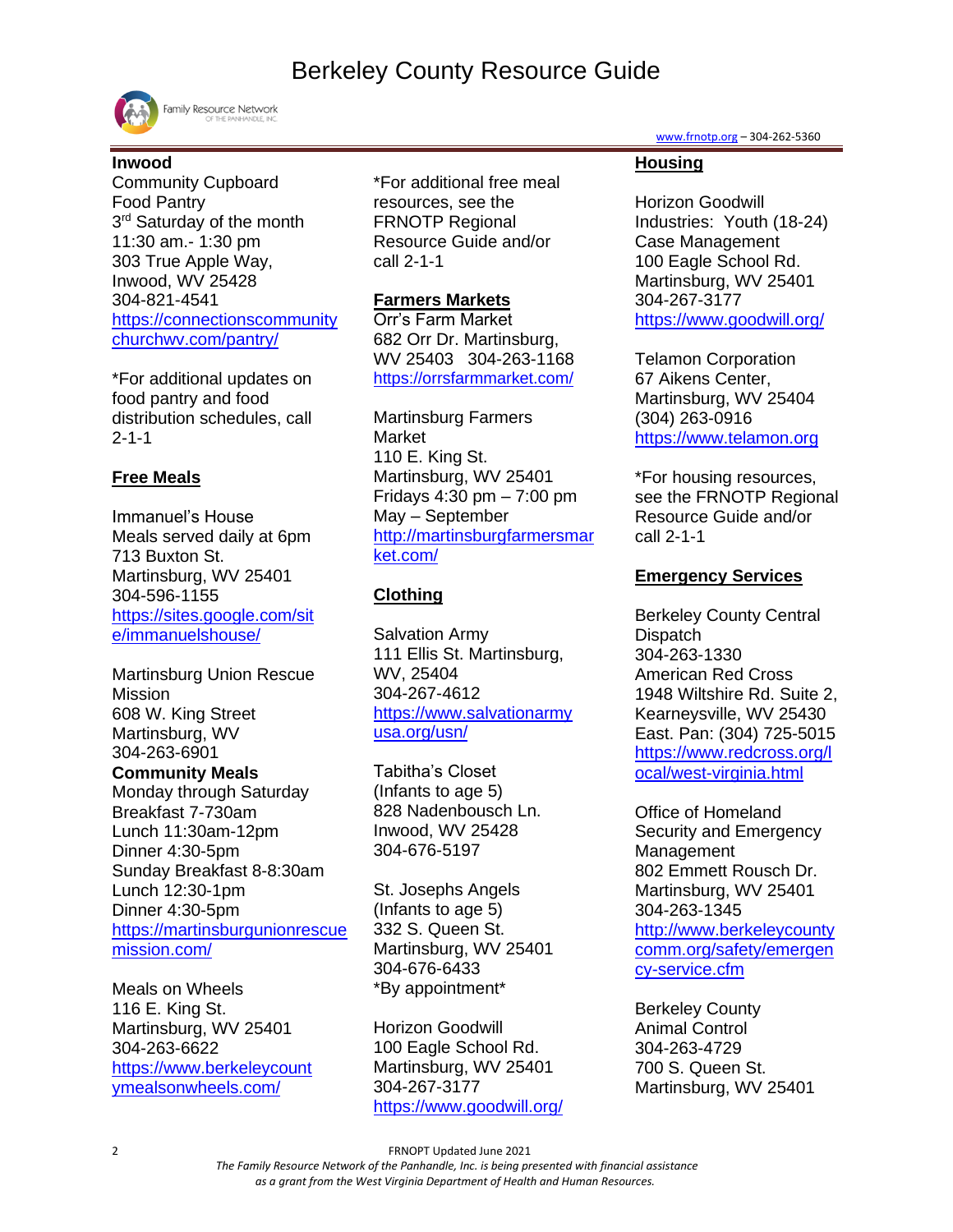

Family Resource Network

### **Police**

Martinsburg Police 232 N. Queen St. Martinsburg, WV 25401 304-264-2100 [http://www.martinsburgpd.](http://www.martinsburgpd.org/) [org/](http://www.martinsburgpd.org/)

WV State Police 14 Troop Dr. Martinsburg, WV 25404304-267-0001 [https://www.wvsp.gov/Pag](https://www.wvsp.gov/Pages/default.aspx) [es/default.aspx](https://www.wvsp.gov/Pages/default.aspx)

### **Fire Departments**

#### **Martinsburg**

City of Martinsburg Fire **Department** 200 N. Raleigh St. Martinsburg, WV 25401 304-264-2111 [http://cityofmartinsburg.org](http://cityofmartinsburg.org/fire/) [/fire/](http://cityofmartinsburg.org/fire/)

Bedington Volunteer Fire **Department** 775 Bedington Rd. Martinsburg, WV 25404 304-274-2381 <https://bedingtonvfd.com/>

Baker Heights Fire & Rescue Squad 2229 Charles Town Rd. Martinsburg, WV 25405 304-263-7755 [https://berkeleycountyvfd.c](https://berkeleycountyvfd.com/stations/information/baker-heights-fire-rescue-squad) [om/stations/information/ba](https://berkeleycountyvfd.com/stations/information/baker-heights-fire-rescue-squad) [ker-heights-fire-rescue](https://berkeleycountyvfd.com/stations/information/baker-heights-fire-rescue-squad)[squad](https://berkeleycountyvfd.com/stations/information/baker-heights-fire-rescue-squad)

#### **Hedgesville**

Hedgesville Volunteer Fire & Rescue 304-754-3662 4217 Hedgesville Rd. Hedgesville, WV 25427

[https://berkeleycountyvfd.co](https://berkeleycountyvfd.com/stations/information/hedgesville-volunteer-fire-rescue) [m/stations/information/hedge](https://berkeleycountyvfd.com/stations/information/hedgesville-volunteer-fire-rescue) [sville-volunteer-fire-rescue](https://berkeleycountyvfd.com/stations/information/hedgesville-volunteer-fire-rescue)

Back Creek Valley Volunteer Fire Department 1922 Back Creek Valley Rd. Hedgesville, WV 25427 304-229-8992 [https://berkeleycountyvfd.co](https://berkeleycountyvfd.com/stations/information/back-creek-valley-volunteer-fire-department) [m/stations/information/back](https://berkeleycountyvfd.com/stations/information/back-creek-valley-volunteer-fire-department)[creek-valley-volunteer-fire](https://berkeleycountyvfd.com/stations/information/back-creek-valley-volunteer-fire-department)[department](https://berkeleycountyvfd.com/stations/information/back-creek-valley-volunteer-fire-department)

#### **Inwood**

South Berkeley Volunteer Fire Department 7556 Winchester Ave. Inwood, WV 25428 304-229-5377 [https://southberkeleyfire.co](https://southberkeleyfire.com/index.html) [m/index.html](https://southberkeleyfire.com/index.html)

#### **Transportation**

Eastern Panhandle Transit Authority 304-263-0876 [www.eptawv.com](http://www.eptawv.com/)

**Modivcare** Non- Emergency Medical **Transportation** 1-844-549-8353 [\(WV](https://www.logisticare.com/) Medicaid only)

# **Medical**

Berkeley Medical Center 2500 Hospital Dr. Martinsburg, WV 25401 304-264-1000 <https://wvumedicine.org/berkeley/>

Berkeley County Health Dept. 122 Waverly Ct. Martinsburg, WV 25403 304-263-5131 <http://www.bchealthdept.org/> [www.frnotp.org](http://www.frnotp.org/) – 304-262-5360

Shenandoah Community **Health** 99 Tavern Rd. Martinsburg, WV 25401 304-263-4999 [www.shencommhealth.com](http://www.shencommhealth.com/)

Valley Health /Spring Mills 120 Campus Drive, Martinsburg, WV 25404 [www.valleyhealthlink.com/](http://www.valleyhealthlink.com/springmills) [springmills](http://www.valleyhealthlink.com/springmills)

### **Dental**

Healthy Smiles Oral Health Center 58 Warm Springs Avenue, Martinsburg, WV 25404 304-267-0250 [https://www.shencommhe](https://www.shencommhealth.com/oral-healthcare) [alth.com/oral-healthcare](https://www.shencommhealth.com/oral-healthcare)

#### **Mental Health**

Parkhill Counseling, LLC 5086 Hammonds Mill Rd. Falling Waters, WV 25419 304-579-3272 [www.parkhillcounseling.net](http://www.parkhillcounseling.net/)

Christian Psychological **Service** 55 Meridian Parkway Suite 103, Martinsburg, WV 25404 304-260-8808 [www.christian](http://www.christian-psychological.com/)[psychological.com](http://www.christian-psychological.com/)

Pathway Counseling **Services** 604 Wilson St. Martinsburg, WV 25401 304-262-8020

Rings of Life Therapy 323 Aikens Center, Martinsburg, WV 25404 240-397-7023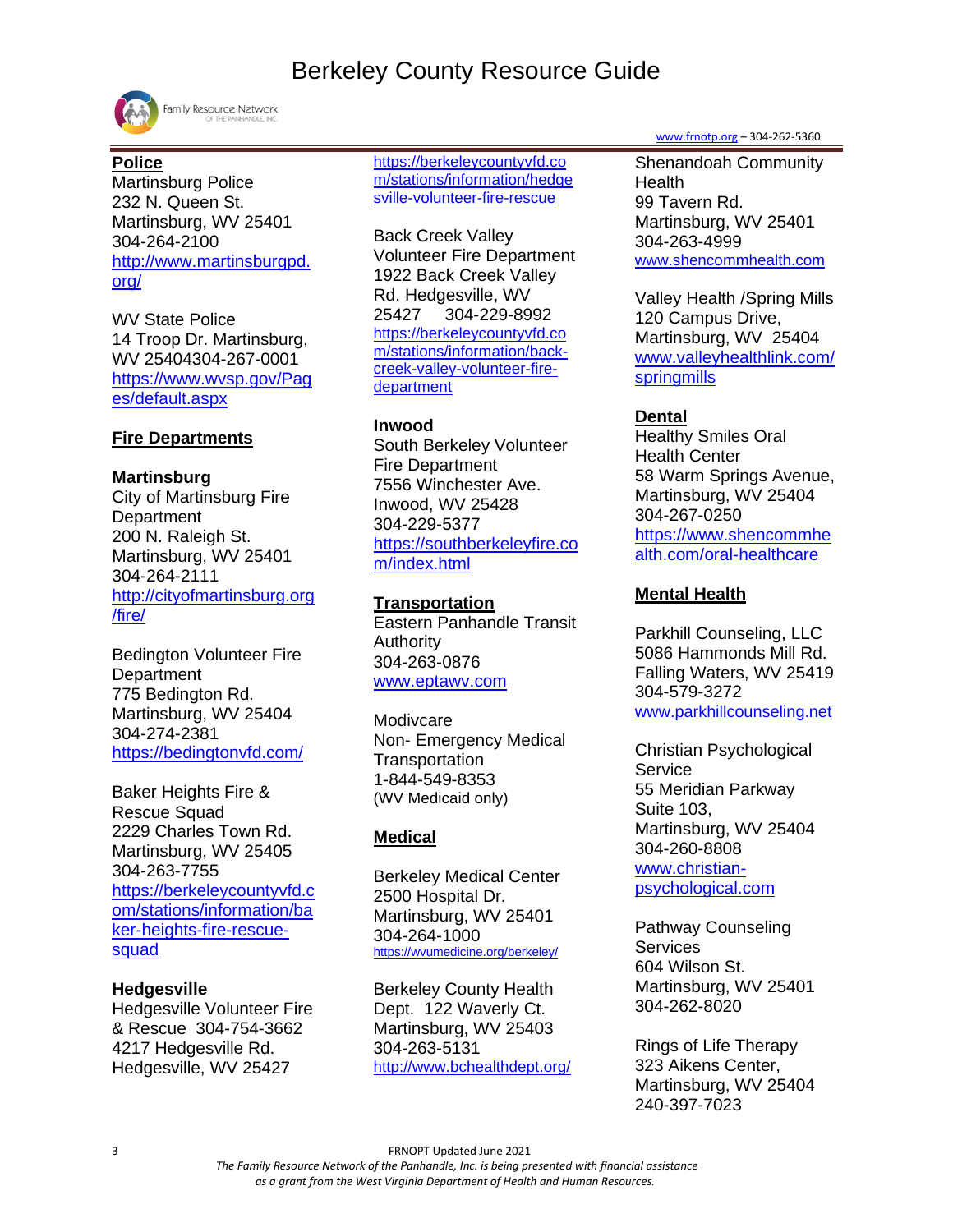

Family Resource Network

A Brighter Tomorrow **Counseling** 1586 Winchester Ave. Martinsburg WV 25405 304- 267-0818 [www.abrightertomorrow.org](http://www.abrightertomorrow.org/)

Callahan Counseling **Services** 1020 Winchester Avenue PO Box1074 Martinsburg, WV 25401 304-886-4118 [www.callahancounselingservic](http://www.callahancounselingservices.com/) [es.com](http://www.callahancounselingservices.com/)

Inner Awakening Counseling & Consultation, PLLC 115 Aikens Center, Suite 14, Martinsburg, WV 25404 304-820-9365 [www.innerawakening.solutions](http://www.innerawakening.solutions/)

Eastern Panhandle **Psychiatry** 51 Street of Dreams, Martinsburg, WV 25403 304-264-1442 [www.eppsych.com](http://www.eppsych.com/)

EastRidge Health Systems 235 South Water Street Martinsburg, WV 25401 304-263-8954 [http://www.eastridgehealth](http://www.eastridgehealthsystems.org/) [systems.org/](http://www.eastridgehealthsystems.org/)

Vaughn Counseling Ctr. 312 W. King St. Martinsburg, WV 25401 304-886-8975 [www.vaughncounselingcenter.com](http://www.vaughncounselingcenter.com/) Simms Integrative Health Services 312 W. King St. Martinsburg, WV 25401 (304) 261-8456 [www.simmshealth.com](http://www.simmshealth.com/)

Shenandoah Community Health 99 Tavern Rd. Martinsburg, WV 25401 (304) 263-7023 [https://www.shencommheal](https://linkprotect.cudasvc.com/url?a=https%3a%2f%2fwww.shencommhealth.com%2fbehavioral-health&c=E,1,dqMF2IMH40SqrPI6EaSgnhHYD1NmYxeYPHyL-xuR1D3U8FYKk31egqlfIRHp3CJasq5Y-I9O8QO-dprV81PrK3SQszfCP4sgmoyF--G8ULz6IVBsNDoq4sG-&typo=1) [th.com/behavioral-health](https://linkprotect.cudasvc.com/url?a=https%3a%2f%2fwww.shencommhealth.com%2fbehavioral-health&c=E,1,dqMF2IMH40SqrPI6EaSgnhHYD1NmYxeYPHyL-xuR1D3U8FYKk31egqlfIRHp3CJasq5Y-I9O8QO-dprV81PrK3SQszfCP4sgmoyF--G8ULz6IVBsNDoq4sG-&typo=1)

#### **Substance Use /Recovery Resources**

Addiction Treatment Systems (Martinsburg Institute) 223 Eagle School Rd. Martinsburg, WV 25401 304-263-1101 [www.addictiontreatmentsy](http://www.addictiontreatmentsystems.com/) [stems.com](http://www.addictiontreatmentsystems.com/)

NewLife Clinic 37 Veronica Dr. Martinsburg, WV 25404 [304-264-4020](tel:3042644020)

Paloma Crisis Stabilization and Detox Center 415 Wilson St. Martinsburg, WV 25402 304-579-4455 [https://www.callahancouns](https://www.callahancounselingservices.com/PALOMACSU.en.html) [elingservices.com/PALOM](https://www.callahancounselingservices.com/PALOMACSU.en.html) [ACSU.en.html](https://www.callahancounselingservices.com/PALOMACSU.en.html)

Recovery Resource Ctr. 400 West Stephen Street, 1st floor, Martinsburg, WV, 25401 304-350-3080 [http://recoveryresourcecen](http://recoveryresourcecenter.berkeleywv.org/resourcecenter/) [ter.berkeleywv.org/resourc](http://recoveryresourcecenter.berkeleywv.org/resourcecenter/) [ecenter/](http://recoveryresourcecenter.berkeleywv.org/resourcecenter/)

#### [www.frnotp.org](http://www.frnotp.org/) – 304-262-5360

Narcotics Anonymous (Almost Heaven Area) P.O. Box 2641 Martinsburg, WV 25402 1-800-777-1515 [http://almostheavenareana](http://almostheavenareana.org/) [.org/](http://almostheavenareana.org/)

Shenandoah Community **Health** 99 Tavern Rd. Martinsburg, WV 25401 304-263-7023 [https://www.shencommhe](https://linkprotect.cudasvc.com/url?a=https%3a%2f%2fwww.shencommhealth.com%2fbehavioral-health&c=E,1,QXGnKaYJ3rm4Ov1Gk4wSyXoLSX-naMGogscYndyqKOk9QlalcvMgPthz25bJOv1zE-n8ifPphlIUT_NYmBhlk3HLRmYoL69mAkuND3qf8DTu4fqzoIQq&typo=1) [alth.com/behavioral-health](https://linkprotect.cudasvc.com/url?a=https%3a%2f%2fwww.shencommhealth.com%2fbehavioral-health&c=E,1,QXGnKaYJ3rm4Ov1Gk4wSyXoLSX-naMGogscYndyqKOk9QlalcvMgPthz25bJOv1zE-n8ifPphlIUT_NYmBhlk3HLRmYoL69mAkuND3qf8DTu4fqzoIQq&typo=1)

A Better Life Ministries 505 Virginia Avenue, Martinsburg, West Virginia 25401 240-329-9083 <https://ablministries.org/>

Community Outreach for Resources and Education (CORE)Team: Connect to Treatment, Resources and Support for Substance Use Disorder. 304-676-7138 [coreteamwv@gmail.com](mailto:coreteamwv@gmail.com)

**Comprehensive** Intervention for Recovery through Community Linkage and Empowerment (C.I.R.C.L.E.): Recoveryoriented system of care for individuals and families affected by Substance Use Disorder: 304-596-2889

\*For additional addiction and recovery resources, see the FRNOTP Regional Resource Guide and/or call 2-1-1

4 FRNOPT Updated June 2021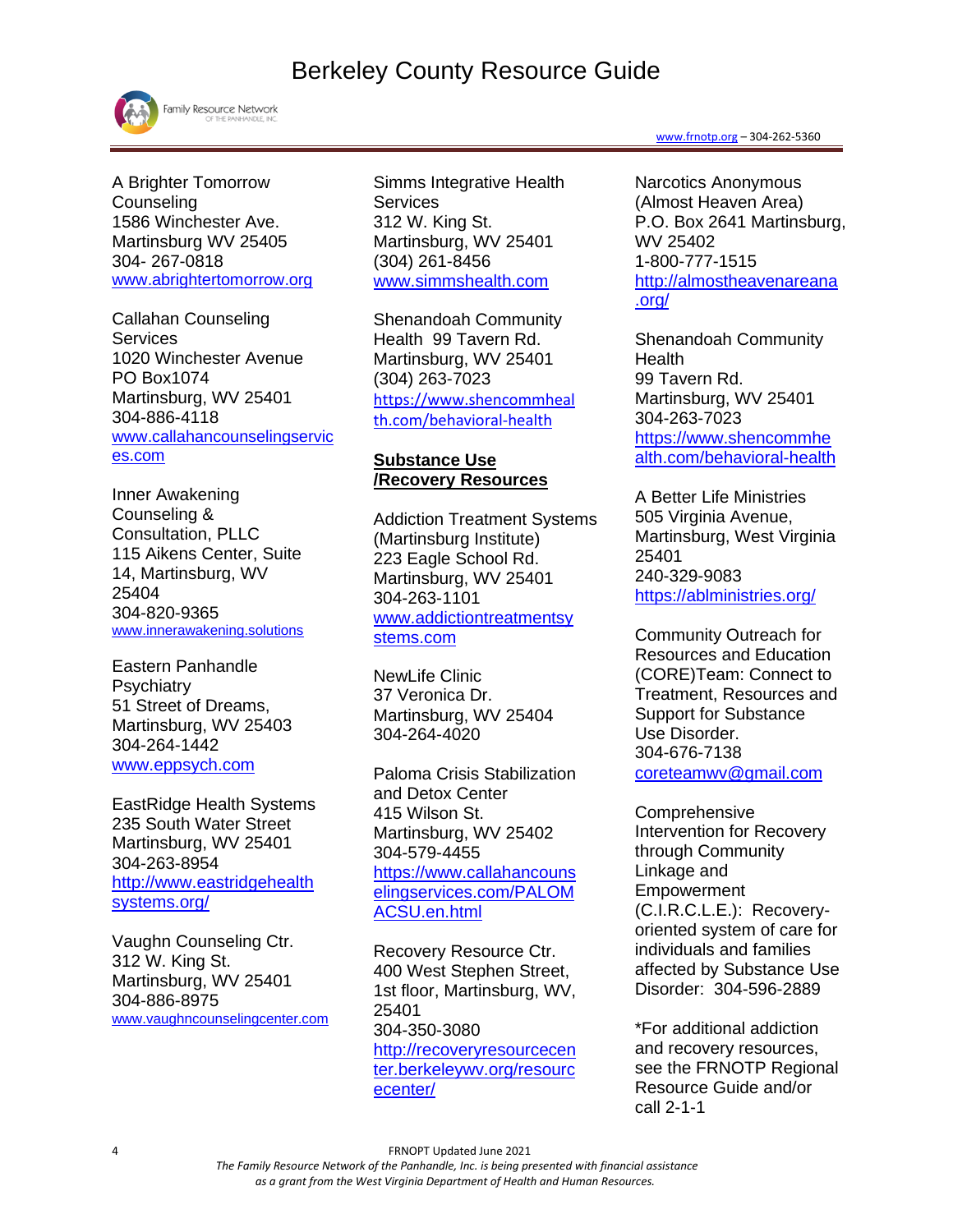

Family Resource Network

#### **Education**

Berkeley County Schools 304-267-3500 [https://www.berkeleycountysc](https://www.berkeleycountyschools.org/) [hools.org/](https://www.berkeleycountyschools.org/)

SPOKES (Strategic Planning in Occupational Knowledge for Employment and Success) 304-558-0280 [https://wvde.us/adult](https://wvde.us/adult-education/spokes/)[education/spokes/](https://wvde.us/adult-education/spokes/)

Read Aloud West Virginia / Berkeley Co. 304-267-4899 [readaloudwestvirginia.org](https://readaloudwestvirginia.org/)

Horizon Goodwill Industries: Youth (18-24) Case Management 100 Eagle School Rd. Martinsburg, WV 25401 304-267-3177 <https://www.goodwill.org/>

Valley College 287 Aikens Center Martinsburg, WV 25404 304-451-3172 [www.valley.edu/campus](http://www.valley.edu/campus-locations/martinsburg/)[locations/martinsburg/](http://www.valley.edu/campus-locations/martinsburg/)

### **Libraries**

Berkeley County Public Libraries 304-267-8933 <http://www.mbcpl.org/>

Martinsburg Public Library 101 W. King St. Martinsburg, WV 25401 304-267-8933

Hedgesville Public Library 207 N. Mary St. Hedgesville, WV 25427 304-754-3949

North Berkeley Public Library 304-274-3443 1255 TJ Jackson Dr. Falling Waters, WV 25419

Musselman-South Berkeley Community Library 304-229-2220 102 Excellence Way Inwood, WV 25428

#### **Employment**

Work Force WV Career Center- Unemployment 200 Viking Way, Martinsburg, WV 25402 (304)-267-0065 [http://workforcewv.org](http://workforcewv.org/)

#### **Family support services**

Burlington United Methodist Family Services 304- 260-5884 [www.bumfs.org](http://www.bumfs.org/)

WVSU Healthy **Grandfamilies** Contact: Children's Home Society of WV 304-264-0225 [http://healthygrandfamilies.](http://healthygrandfamilies.com/berkeley-county/) [com/berkeley-county/](http://healthygrandfamilies.com/berkeley-county/)

Childrens Home Society of W.V – Martinsburg: Child and Family Services 100 S. Queen St. Martinsburg, WV 25401 304-264-4658 [http://www.childhswv.org/i](http://www.childhswv.org/index.htm) [ndex.htm](http://www.childhswv.org/index.htm)

Relatives as Parents Program (RAPP) (304) 562-0723 [https://www.missionwv.org](https://www.missionwv.org/rapp) [/rapp](https://www.missionwv.org/rapp)

[www.frnotp.org](http://www.frnotp.org/) – 304-262-5360

Eastern Panhandle Instructional Cooperative (EPIC) 109 S. College St. Martinsburg, WV 25401 (304) 267-3595 Birth to Three, Early Head Start, Pre/K <http://www.epicresa8.org/>

Telamon Corporation 67 Aikens Center, Martinsburg, WV 25404 (304) 263-0916 [https://www.telamon.org/w](https://www.telamon.org/where-we-work/west-virginia/) [here-we-work/west](https://www.telamon.org/where-we-work/west-virginia/)[virginia/](https://www.telamon.org/where-we-work/west-virginia/)

WIC (Women, Infants, and Children) 109-A Tavern Rd. Martinsburg, WV 25402 304-267-5477 [http://www.signupwic.com](http://www.signupwic.com/?&utm_source=google&utm_term=wic&utm_campaign=WIC+-+Brand&utm_medium=cpc&utm_content=stdMRZOav_dc|pcrid|319844107420|pkw|wic|pmt|e)

BE-Hive, LLC 205 N Queen St, Martinsburg, WV 25401 (304) 813-3646 [https://behivellc.wixsite.co](https://behivellc.wixsite.com/be-hive?fbclid=IwAR0rNNBxkEdji7TlCBiEXgOUHs9NzULGkq_RnZVGy1UxGt2lTL9otdMdOSY) [m/be-hive](https://behivellc.wixsite.com/be-hive?fbclid=IwAR0rNNBxkEdji7TlCBiEXgOUHs9NzULGkq_RnZVGy1UxGt2lTL9otdMdOSY)

West Virginia Counseling and Advocacy Services 229 E. Martin St. Martinsburg, WV 25401 304-260-6360 [www.yapinc.org](http://www.yapinc.org/)

#### **Youth Organizations**

Boys & Girls Club of Martinsburg-Berkeley **County** 105 W. John St. Martinsburg, WV 25401 304-263-2696 berkeley@bgcepwv.org [www.bgcepwv.com](file:///C:/Users/kolson/AppData/Local/Microsoft/Windows/Temporary%20Internet%20Files/Content.Outlook/RYZ5X24Z/www.bgcepwv.com)

5 FRNOPT Updated June 2021

 *The Family Resource Network of the Panhandle, Inc. is being presented with financial assistance as a grant from the West Virginia Department of Health and Human Resources.*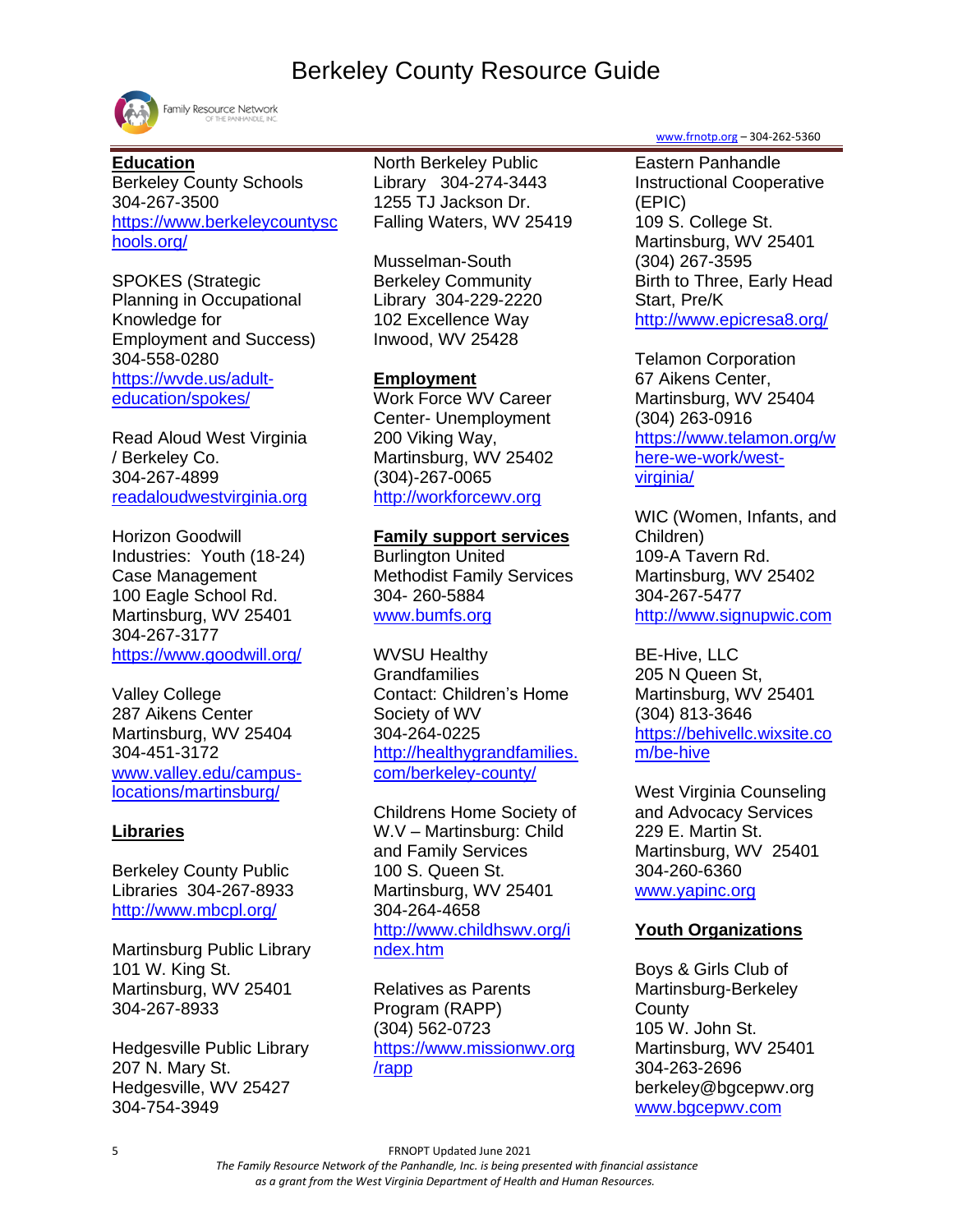

Family Resource Network

P.A.S.S. (Providing Academic, Self-esteem, Support) Mentor Program 304-267-3500 [https://www.berkeleycountyscho](https://www.berkeleycountyschools.org/pass) [ols.org/pass](https://www.berkeleycountyschools.org/pass)

STEP (Success through Empowerment Program) Mentoring Program 304-596-5507 [http://www.childhswv.org/p](http://www.childhswv.org/prog/step.html) [rog/step.html](http://www.childhswv.org/prog/step.html)

WE CAN Mentoring Program 304-264-0225 [http://www.childhswv.org/p](http://www.childhswv.org/prog/wecan.htm) [rog/wecan.htm](http://www.childhswv.org/prog/wecan.htm)

Berkeley County 4-H 304-264-1936 [https://extension.wvu.edu/](https://extension.wvu.edu/berkeley/4h) [berkeley/4h](https://extension.wvu.edu/berkeley/4h)

Martinsburg Initiative 304-267-3500 help@berkeleycountyscho ols.org [https://www.berkeleycount](https://www.berkeleycountyschools.org/martinsburginitiative) [yschools.org/martinsburgin](https://www.berkeleycountyschools.org/martinsburginitiative) [itiative](https://www.berkeleycountyschools.org/martinsburginitiative)

Berkeley County Youth Fair Association, Inc. 2419 Golf Course Rd. Martinsburg, WV 25405 304-263-5869 [www.berkeleycountyyouthf](http://www.berkeleycountyyouthfair.org/) [air.org](http://www.berkeleycountyyouthfair.org/)

Boy Scouts of America Shenandoah Area Council – Potomac District 540- 662-2551 [http://www.sac-bsa.org](http://www.sac-bsa.org/)

Junior Mentoring Programs (JUMP) 420 S. Raleigh St. Martinsburg, WV 25401 304-263-5522 [http://www.jumpwv.org](http://www.jumpwv.org/)

Young Life Eastern Panhandle 304-283-2643 [http://easternpanhandlewv](http://easternpanhandlewv.younglife.org/) [.younglife.org/](http://easternpanhandlewv.younglife.org/)

#### **Disability Services**

EastRidge Health Systems 235 South Water Street Martinsburg, WV 25401 304-263-8954 [http://www.eastridgehealth](http://www.eastridgehealthsystems.org/) [systems.org/](http://www.eastridgehealthsystems.org/)

Birth to Three 304- 558-5388 [http://www.wvdhhr.org/birt](http://www.wvdhhr.org/birth23/) [h23/](http://www.wvdhhr.org/birth23/)

Daily Companions, Inc 304-263-5008 [http://dailycompanionsinc.](http://dailycompanionsinc.com/) [com/](http://dailycompanionsinc.com/)

American Family Matters LLC 304-350-1109 [http://afmwv.com](http://afmwv.com/)

ResCare 540-858-2572 <https://www.rescare.com/>

Stepping Stones Cottages 1636 Nadenbousch Ln, Inwood, WV 2542 304-229-0570

\*For additional Disability Services, see the FRNOTP Regional

[www.frnotp.org](http://www.frnotp.org/) – 304-262-5360

Resource Guide and/or call 2-1-1

### **Senior Services**

SHIP (Senior Health Insurance Program) Medicaid Enrollment Helpline: 304-257-2847 <http://www.wvship.org/>

Berkeley Senior Services 217 North High Street Martinsburg, WV 25401 304-263-8873 [https://www.berkeleysenior](https://www.berkeleyseniorservices.org/) [services.org/](https://www.berkeleyseniorservices.org/)

Meals on Wheels 116 E. King St. Martinsburg, WV 25401 304-263-6622 [https://www.berkeleycount](https://www.berkeleycountymealsonwheels.com/) [ymealsonwheels.com/](https://www.berkeleycountymealsonwheels.com/)

\*For additional Senior services, see the FRNOTP Regional Resource Guide and/or call 2-1-1

# **Animal Welfare**

Berkeley County Animal **Control** 700 S. Queen St. Martinsburg, WV 25401 304-263-4729

Berkeley County Humane **Society** 554 Charles Town Rd. Martinsburg, WV 25405 Main: 304-267-8389 Spay & Neuter: 304-350-1220 <https://berkeley.wvhumane.com/>

6 FRNOPT Updated June 2021

 *The Family Resource Network of the Panhandle, Inc. is being presented with financial assistance as a grant from the West Virginia Department of Health and Human Resources.*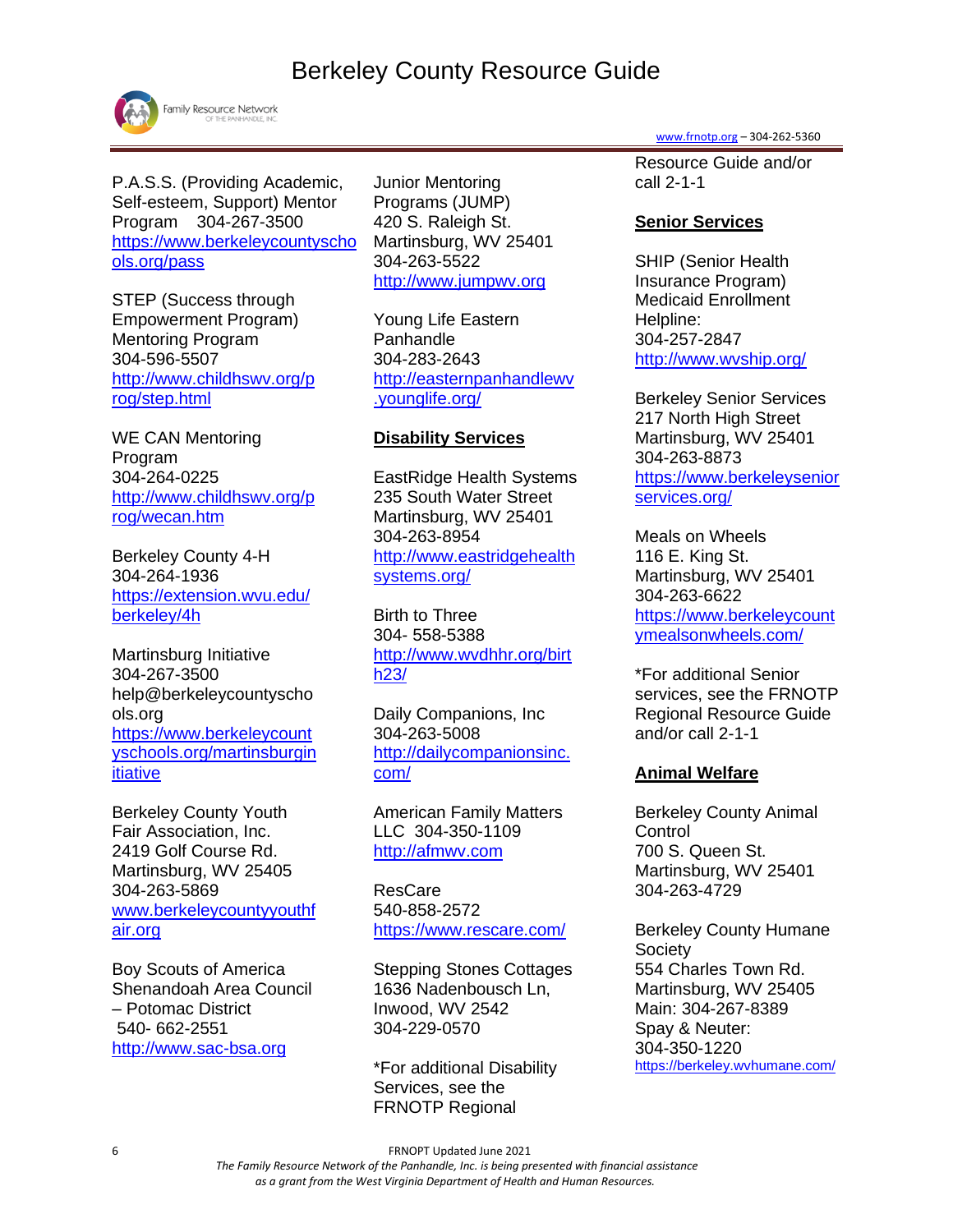

#### **Berkeley County Government Services**

Berkeley County Chamber of Commerce 198 Viking Way Martinsburg, WV 25401 304-267-4841 [www.berkeleycounty.org/](http://www.berkeleycounty.org/)

Berkeley County Council 304-264-1923 [http://www.berkeleycounty](http://www.berkeleycountycomm.org/safety/emergency-service.cfm) [comm.org/safety/emergen](http://www.berkeleycountycomm.org/safety/emergency-service.cfm) [cy-service.cfm](http://www.berkeleycountycomm.org/safety/emergency-service.cfm)

Development Authority of Berkeley County 300 Foxcroft Ave. #201 Matinsburg, WV 25401 304- 267-4144 [www.developmentauthority.com](http://www.developmentauthority.com/)

WVU Extension Service 304-264-1936 [https://extension.wvu.edu/](https://extension.wvu.edu/berkeley) **[berkeley](https://extension.wvu.edu/berkeley)** 

Berkeley County Public Service Water District 251 Caperton Blvd. Martinsburg, WV 25403 304-267-4600 [http://berkeleywater.org](http://berkeleywater.org/)

Berkeley County Solid Waste Authority \*Office location: 19 Recovery Way 304-267-9370 \*Grapevine location: 111 Landfill Dr. 304-671-2979 \*South Berkeley location: 637 Pilgrim St. 304-671-2925 [http://www.berkeleycountyrec](http://www.berkeleycountyrecycling.org/solidwaste/) [ycling.org/solidwaste/](http://www.berkeleycountyrecycling.org/solidwaste/)

Apple Valley Waste 771 James Blurr Blvd. Kearneysville, WV 25430 304-724-1834 [www.applevalleywaste.com](http://www.applevalleywaste.com/)

Berkeley County Public Service Sewer District 65 District Way Martinsburg, WV 304-263-8566 [http://www.bcpssd.com](http://www.bcpssd.com/)

### **Berkeley County Organizations**

Hedgesville Lions Club 201 S. Mary St. Hedgesville, WV 25427 304-754-8793 [https://eclubhouse.org/site](https://e-clubhouse.org/sites/hedgesville/) [s/hedgesville/](https://e-clubhouse.org/sites/hedgesville/)

Martinsburg Lions Club 195 Aikens Center Martinsburg, WV 25404 304-267-2224 [https://eclubhouse.org/site](https://eclubhouse.org/sites/martinsburg/) [s/martinsburg/Berkeley](https://eclubhouse.org/sites/martinsburg/)

Martinsburg Sunrise Rotary Club martinsburgsunriserotary@ gmail.com [www.martinsburgsunriserotary.com](http://www.martinsburgsunriserotary.com/)

[Martinsburg Roundhouse](http://www.mainstreetmartinsburg.com/discover/non-profits/name/martinsburg-roundhouse-center/) 100 E. Liberty St. 304-260-4141 [https://www.themartinsburgroundhouse.c](https://www.themartinsburgroundhouse.com/contact-1) Martinsburg, WV [om/contact-1](https://www.themartinsburgroundhouse.com/contact-1)

Mountain State Apple Harvest Festival 304-263-2500 Email: info.msahf@gmail.com [http://www.msahf.com](http://www.msahf.com/)

#### [www.frnotp.org](http://www.frnotp.org/) – 304-262-5360

Martinsburg-Berkeley County Convention and Visitors Bureau, 126 E. Race St. Martinsburg, WV 25401 304-264-8801 800-498-2386 [http://www.travelwv.com](http://www.travelwv.com/)

Veterans of Foreign Wars Post #896 – Newton D. Baker 241 N. Queen St. Martinsburg, WV 25401 304-263-5047 <https://www.vfw.org/>

American Legion Post #14 484 Williamsport Pike, Suite 117, Martinsburg, WV 25404 304-267-6100 <http://post14.wvlegion.org/>

Moose Lodge #120 201 Woodbury Ave. Martinsburg, WV 25404 304-263-0578 <https://www.mooseintl.org/>

#### **Arts and Recreation**

Trails and Trees Studio Tour of Berkeley County 304-596-3639 304-754-6643 [www.trailsandtrees.org](http://www.trailsandtrees.org/)

Berkeley Arts Council 116 N. Queen St. 304-620-7277 <https://berkeleyartswv.org/>

Apollo Civic Theater 128 E. Martin St. Martinsburg, WV 304-263-6766 <https://www.apollocivictheatre.org/>